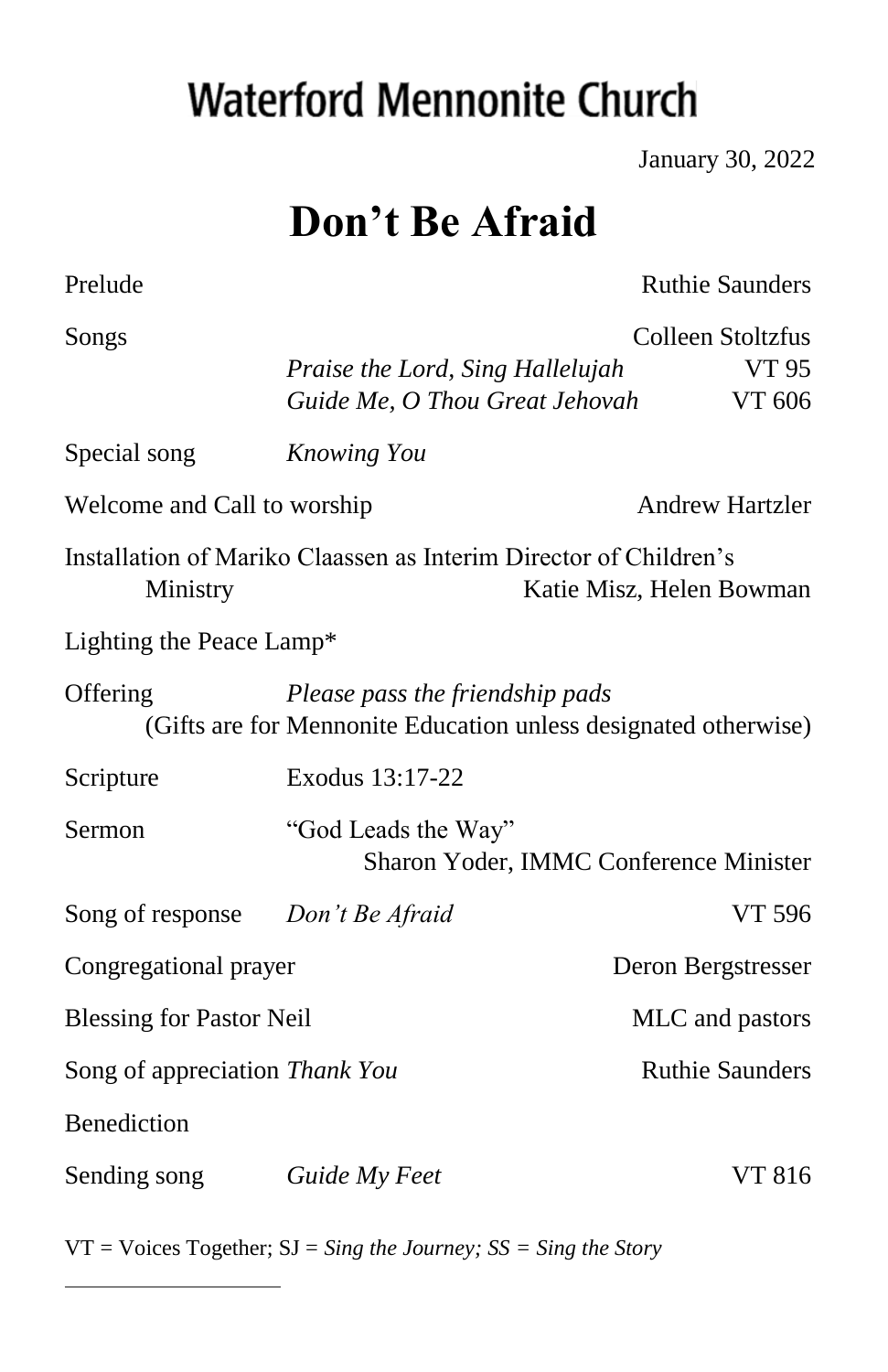\*We light the peace lamp every Sunday to lament all unnecessary and violent loss of life around the world.

#### **Welcome Guests**

We are glad to have you join us in worship today. If you have young children, there are sermon boards for children near the tables as you enter the worship space; please pick one up as you enter. Large print copies of the hymnal and hearing aid systems are available from the ushers.

#### **Waterford Mennonite Church**

65975 State Road 15 Goshen, IN 46526 Phone 574.533.5642; E-mail: office@waterfordchurch.org website: [www.waterfordchurch.org](http://www.waterfordchurch.org/)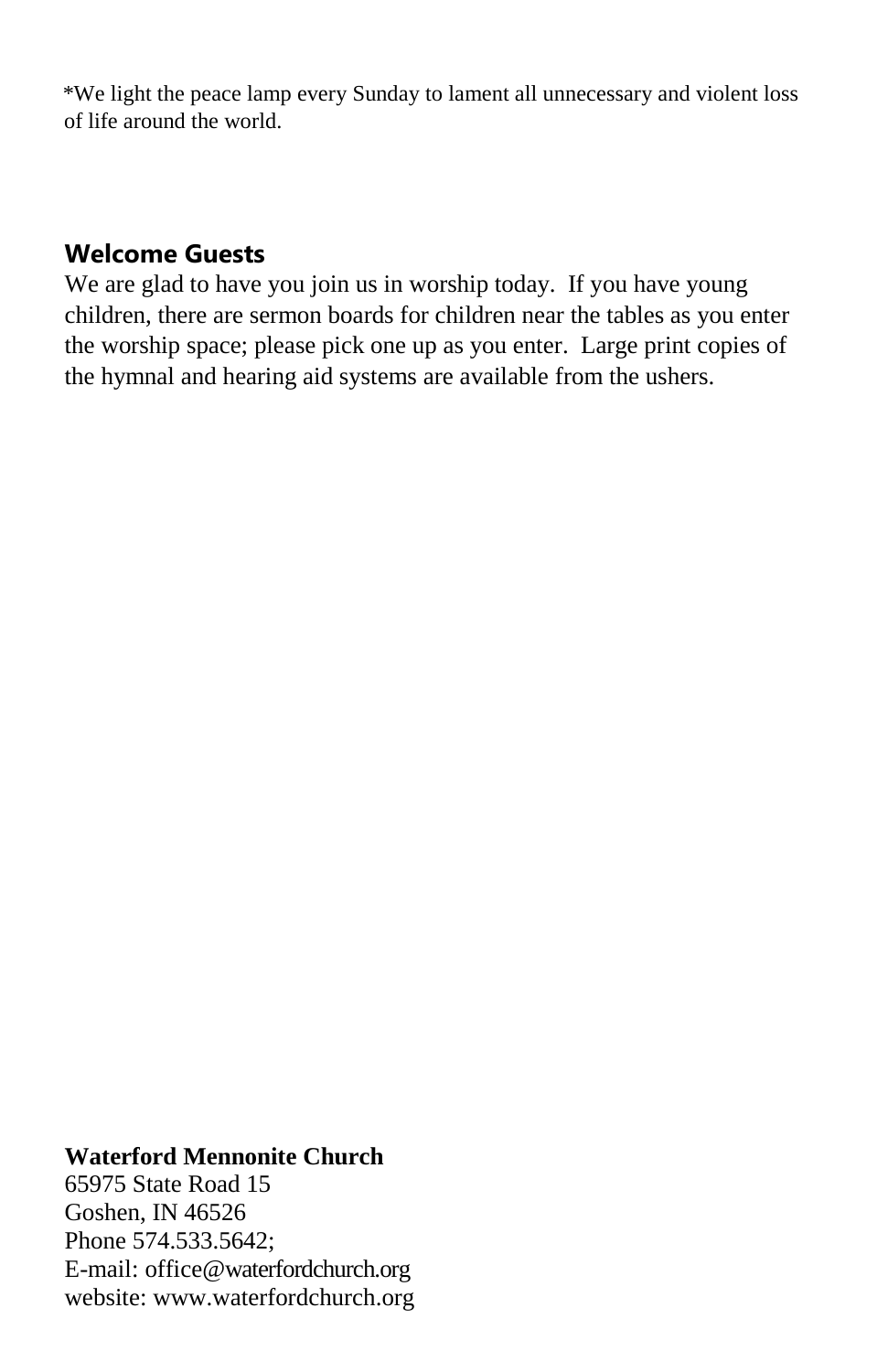# **Prayers for Brothers and Sisters**

*Deloris and Ed Wyse* upon the death on Monday of Deloris' sister, Karen, who had been living with Parkinson's.

*George and Karen Thompson* as they grieve the death of George's father, George Thompson, who died last Saturday, January 22 at his home in North Carolina.

The *Mennonite Church USA Executive Board* meeting Feb. 3-5 in Elkhart, as they gather to discuss how to best guide the denomination.

For *Joy and Rick Yoder* and family as Joy has surgery on Thursday for recently diagnosed colon cancer.

The church in *Brazil,* where the political situation is breeding radicalism, environmental problems, inflation and conflict.

*Simon and Elsie Yoder,* who will celebrate their 65<sup>th</sup> wedding anniversary on February 3. We *thank God as Elsie is nearly cancer-free* coming up to the end of her chemo treatments.

Mennonite Mission Network requests prayer for *Mennonite Bible School* (formerly Bethany Bible School) in *Mthatha, South Africa*. Praise God for the visionary leadership of Reuben Mgodeli, and pray for the 41 church leaders who graduated this year.

The *Voth family* as Pastor Cindy and Lydia tested positive for COVID on Wednesday.

This week we remember in prayer young adult *Dylan Horning* who is a first year student at Goshen College.

God's leading for *Family Worship Center at the Lighthouse* as they continue to learn to live missionally with those around them.